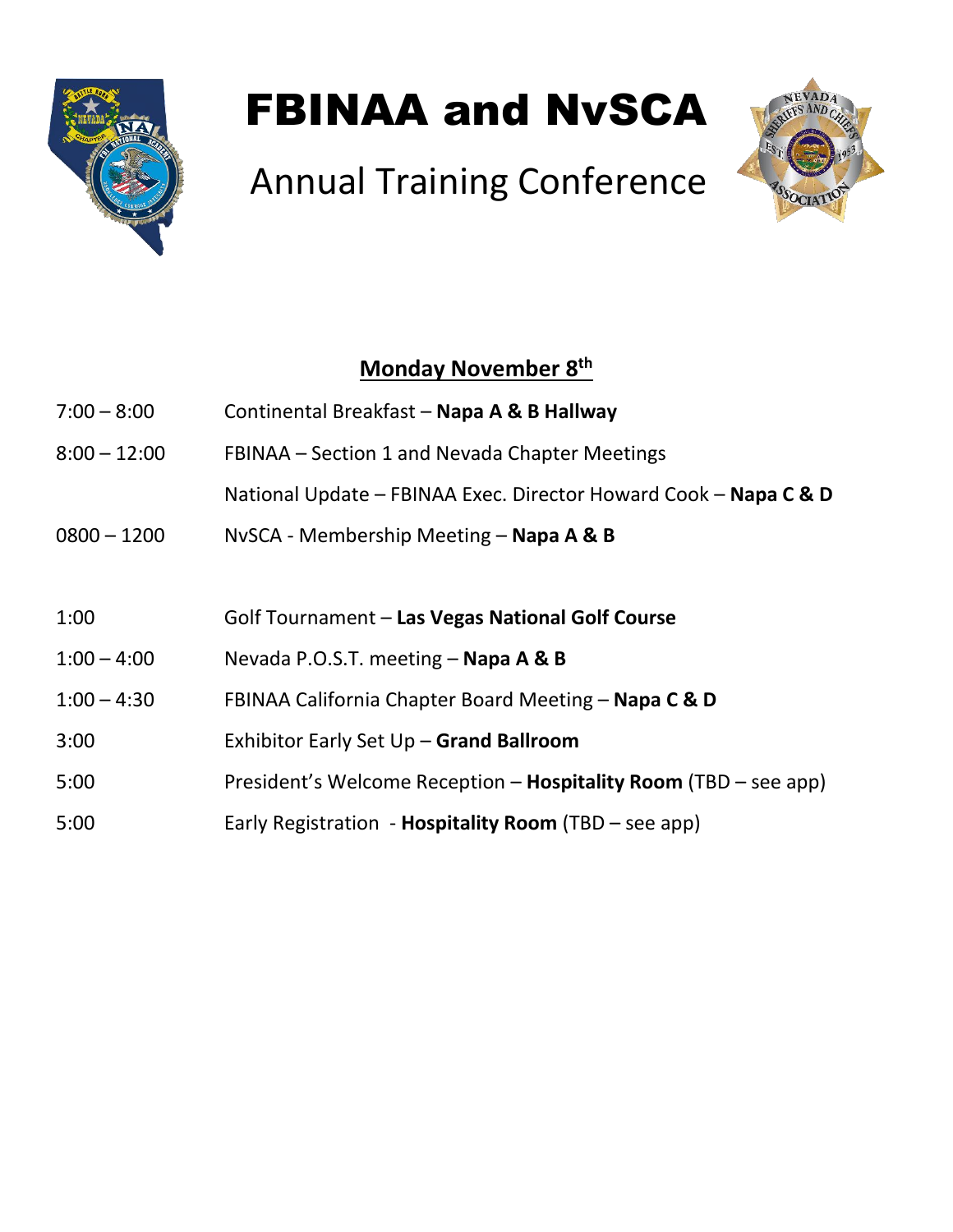### **Tuesday November 9th – Napa A/B**

| 7:00 - 8:00 Registration Open & Continental Breakfast                 | Napa A & B Hallway    |  |
|-----------------------------------------------------------------------|-----------------------|--|
| 7:00 - 8:00 Exhibitor Set Up Continues                                | <b>Grand Ballroom</b> |  |
| 8:00 - 8:45 Opening Ceremony Announcements                            | <b>Napa Rooms</b>     |  |
| Welcome: Joe Duffy, President FBINAA Nevada Chapter                   |                       |  |
| Chief Pam Ojeda, President NvSCA                                      |                       |  |
| Invocation: Wayne Chaisson, Chaplain                                  |                       |  |
| Presentation of Colors: North Las Vegas Police Department Honor Guard |                       |  |
| Pledge of Allegiance                                                  |                       |  |
| Opening Remarks: Aaron Rouse, FBI SAC, Nevada                         |                       |  |
| Christopher Chiou, US Attorney, Nevada                                |                       |  |
|                                                                       |                       |  |

*2021 - Diamond Sponsor – Securus Technologies Inc.*

8:45 – 8:55 *Raffle and Platinum Sponsor – OCV LLC: The Sheriff App/ The Police App*

Break : **Exhibit Hall Open!!!**

- 9:30 9:40 *Raffle and Platinum Sponsor – Verizon*
- 9:45 -12:30 **Eric Daigle Esq**. Improving Police Operations, Effectiveness, and Management
- 12:30 *Raffle and Platinum Sponsor – N.C.I.C. Inmate Communications*
- 12:30 1:15 Hosted Lunch **Sonoma C/D**
- 1:15 1:25 *Raffle and Platinum Sponsor – L.E.A.D.*
- 1:30 3:30 **Chief Kristen Ziman** Response in Crisis
- 3:30 3:40 *Raffle and Platinum Sponsor – The Partnership for Safe Medicines*
- 4:00 5:00 **FBI** Domestic Terrorism: An evolving Threat
- 5:30 10:00 Hospitality Suite Open (**TBD** see app)